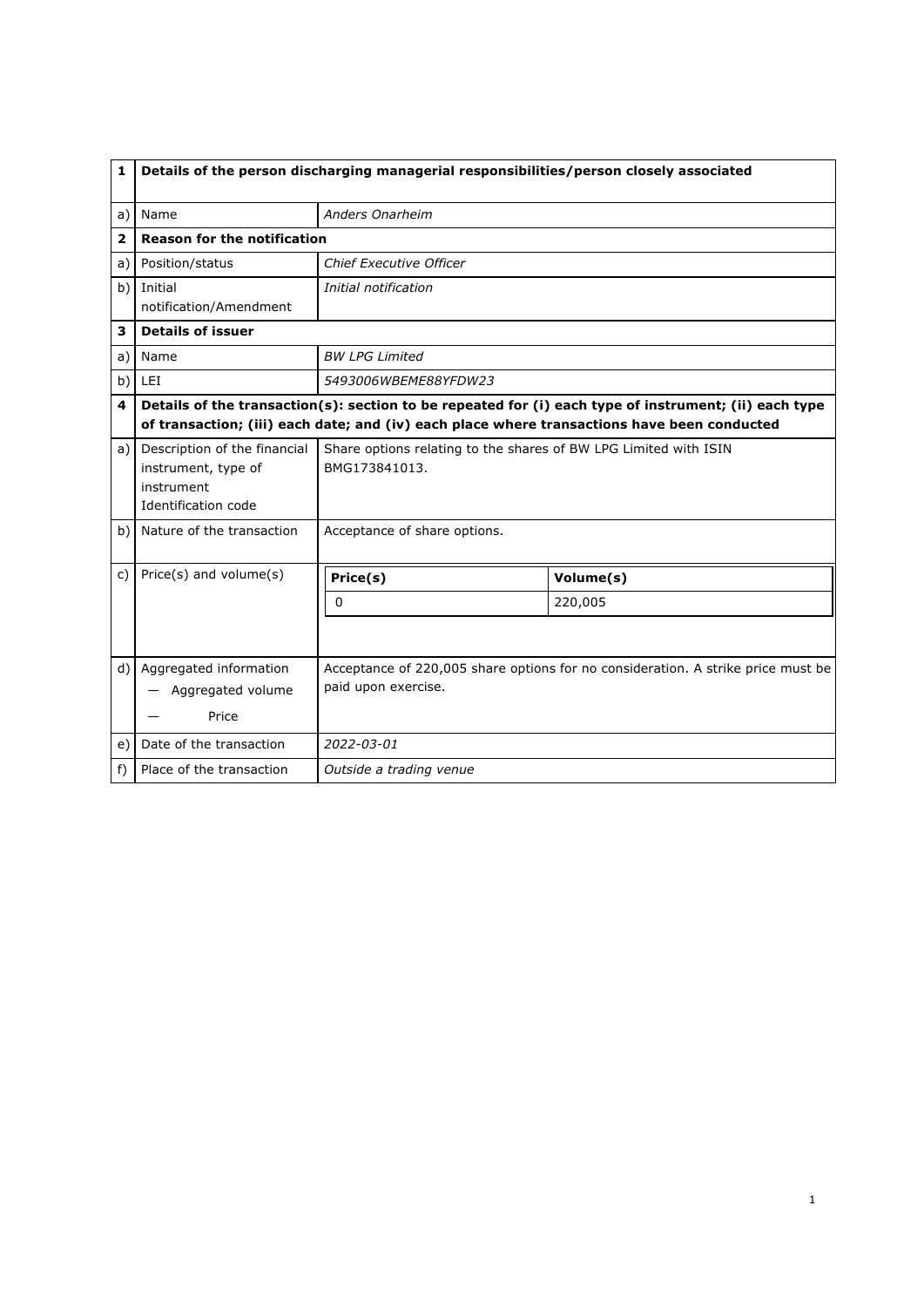| $\mathbf{1}$   | Details of the person discharging managerial responsibilities/person closely associated  |                                                                                                        |           |  |  |
|----------------|------------------------------------------------------------------------------------------|--------------------------------------------------------------------------------------------------------|-----------|--|--|
| a)             | Name                                                                                     | Elaine Ong                                                                                             |           |  |  |
| $\overline{2}$ | <b>Reason for the notification</b>                                                       |                                                                                                        |           |  |  |
| a)             | Position/status                                                                          | <b>Chief Financial Officer</b>                                                                         |           |  |  |
| b)             | Initial<br>notification/Amendment                                                        | Initial notification                                                                                   |           |  |  |
| 3              | <b>Details of issuer</b>                                                                 |                                                                                                        |           |  |  |
| a)             | Name                                                                                     | <b>BW LPG Limited</b>                                                                                  |           |  |  |
| b)             | LEI                                                                                      | 5493006WBEME88YFDW23                                                                                   |           |  |  |
| 4              |                                                                                          | Details of the transaction(s): section to be repeated for (i) each type of instrument; (ii) each type  |           |  |  |
|                |                                                                                          | of transaction; (iii) each date; and (iv) each place where transactions have been conducted            |           |  |  |
| a)             | Description of the financial<br>instrument, type of<br>instrument<br>Identification code | Share options relating to the shares of BW LPG Limited with ISIN<br>BMG173841013.                      |           |  |  |
| b)             | Nature of the transaction                                                                | Acceptance of share options.                                                                           |           |  |  |
| C)             | Price(s) and volume(s)                                                                   | Price(s)                                                                                               | Volume(s) |  |  |
|                |                                                                                          | 0                                                                                                      | 85,164    |  |  |
|                |                                                                                          |                                                                                                        |           |  |  |
| d)             | Aggregated information<br>Aggregated volume<br>Price                                     | Acceptance of 85,164 share options for no consideration. A strike price must be<br>paid upon exercise. |           |  |  |
| e)             | Date of the transaction                                                                  | 2022-03-01                                                                                             |           |  |  |
| f)             | Place of the transaction                                                                 | Outside a trading venue                                                                                |           |  |  |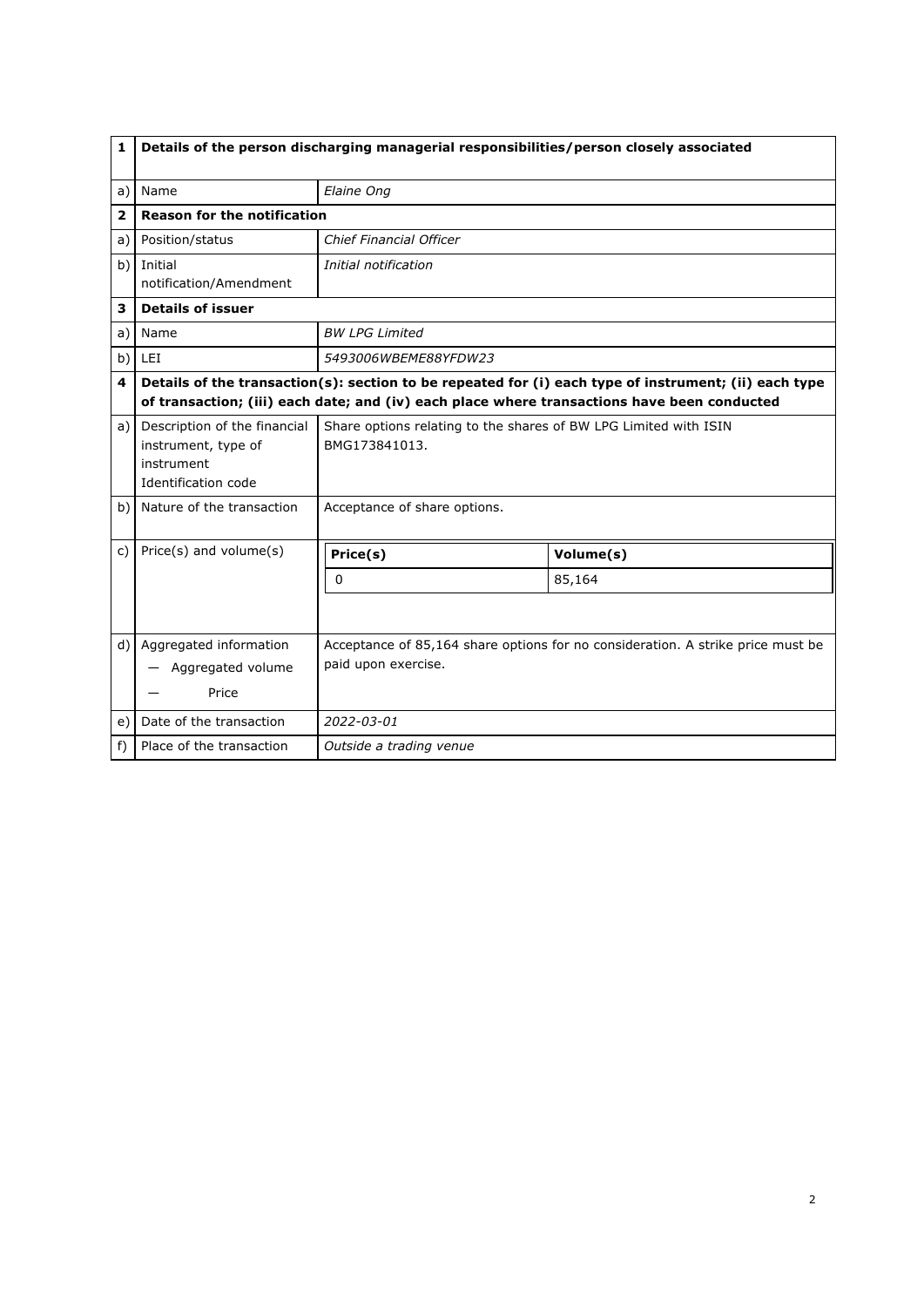| $\mathbf{1}$   | Details of the person discharging managerial responsibilities/person closely associated  |                                                                                                                                                                                                      |           |  |
|----------------|------------------------------------------------------------------------------------------|------------------------------------------------------------------------------------------------------------------------------------------------------------------------------------------------------|-----------|--|
| a)             | Name                                                                                     | <b>Niels Rigault</b>                                                                                                                                                                                 |           |  |
| $\overline{2}$ | <b>Reason for the notification</b>                                                       |                                                                                                                                                                                                      |           |  |
| a)             | Position/status                                                                          | Executive Vice President, Commercial                                                                                                                                                                 |           |  |
| b)             | Initial<br>notification/Amendment                                                        | Initial notification                                                                                                                                                                                 |           |  |
| 3              | <b>Details of issuer</b>                                                                 |                                                                                                                                                                                                      |           |  |
| a)             | Name                                                                                     | <b>BW LPG Limited</b>                                                                                                                                                                                |           |  |
| b)             | LEI                                                                                      | 5493006WBEME88YFDW23                                                                                                                                                                                 |           |  |
| 4              |                                                                                          | Details of the transaction(s): section to be repeated for (i) each type of instrument; (ii) each type<br>of transaction; (iii) each date; and (iv) each place where transactions have been conducted |           |  |
| a)             | Description of the financial<br>instrument, type of<br>instrument<br>Identification code | Share options relating to the shares of BW LPG Limited with ISIN<br>BMG173841013.                                                                                                                    |           |  |
| b)             | Nature of the transaction                                                                | Acceptance of share options.                                                                                                                                                                         |           |  |
| C)             | Price(s) and volume(s)                                                                   | Price(s)                                                                                                                                                                                             | Volume(s) |  |
|                |                                                                                          | 0                                                                                                                                                                                                    | 120,647   |  |
|                |                                                                                          |                                                                                                                                                                                                      |           |  |
| d)             | Aggregated information<br>Aggregated volume<br>Price                                     | Acceptance of 120,647 share options for no consideration. A strike price must be<br>paid upon exercise.                                                                                              |           |  |
| e)             | Date of the transaction                                                                  | 2022-03-01                                                                                                                                                                                           |           |  |
| f)             | Place of the transaction                                                                 | Outside a trading venue                                                                                                                                                                              |           |  |